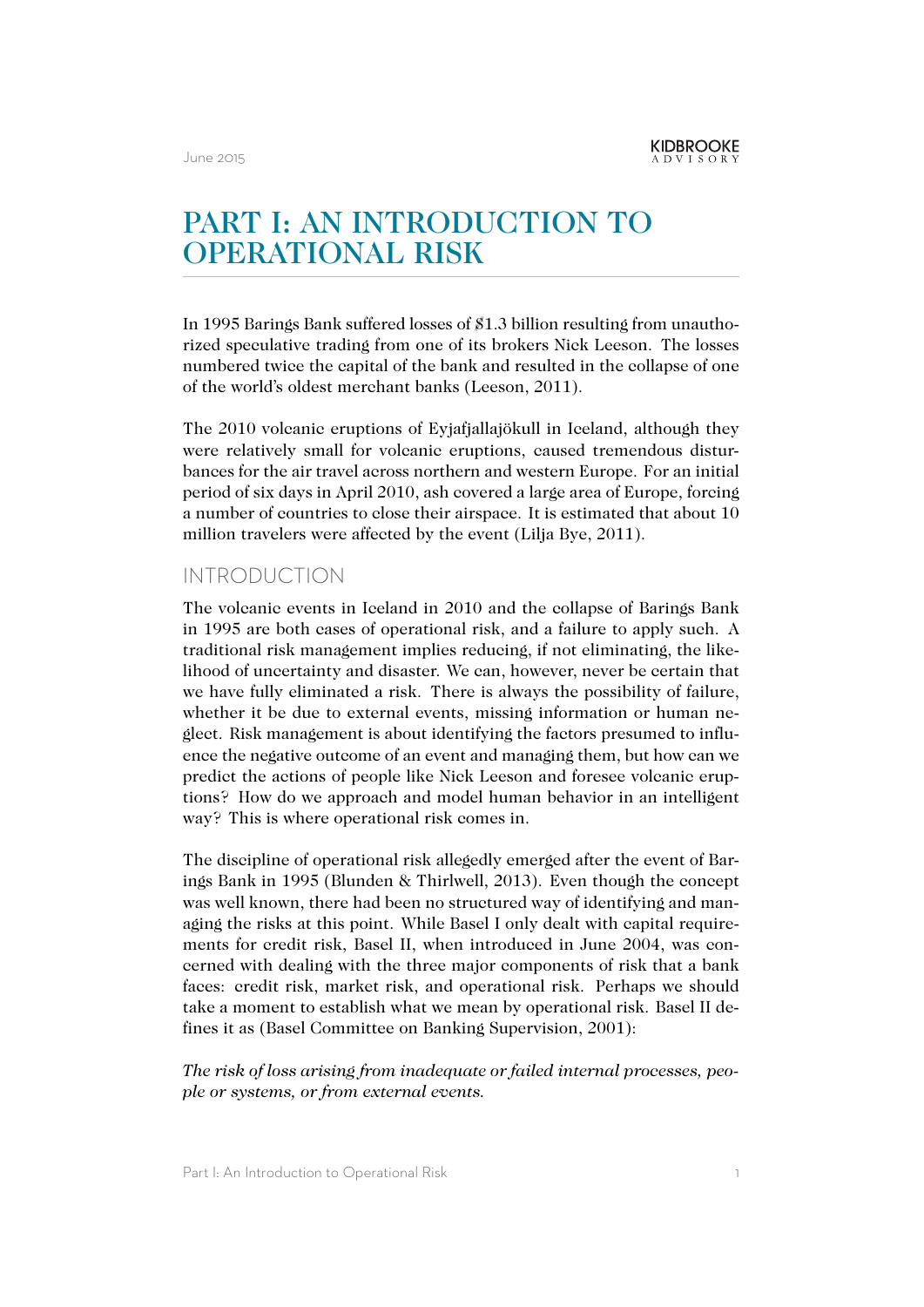Basel II aims at ensuring that these three risks are quantified and based on data and formal techniques. Even so, facing the reality of the 2008 financial crisis, where precisely human failure had been the root cause, there is now an even bigger focus on quantifying and structuring the operational risk. With the scheduled implementation of Basel III in 2019 for banks, and Solvency II in 2016 for insurers, the Basel Committee on Banking Supervision aims at introducing stricter regulatory requirements.

# BASEL II

Now that you have been introduced to the subject, you might have an idea of the meaning of operational risk, but what is it really all about? It is not like there is going to be a rogue trader or a volcanic eruption that will affect my company in the coming time, you might think. While these events are highly unlikely to occur, they are still probable and it is something we have to take into account. What exactly is operational risk? It includes all the risks of running a business, such as if I sell my funds instead of buying or if I add another zero when purchasing stocks. When Facebook in March 2014 announced its planned acquisition of Oculus VR for \$2 billion, trading of the penny stock Oculus VisionTech went up almost 90% in half an hour (Solomon, 2014). Oculus VisionTech has no connection with Facebook's acquisition target, and therefore serves as an example of loss arising from the mistakes of people.

## [BASEL II EVENT](#page-4-4) TYPES

Basel II defines seven different event types of operational risk (Basel Committee on Banking Supervision, 2001):

- 1. Internal Fraud
- 2. External Fraud
- 3. [Employment Practices and Wor](#page-4-3)kplace Safety
- 4. Clients, Products and Business Practice
- 5. Damage to Physical Assets
- 6. Business Disruption and Systems Failures
- 7. Execution, Delivery, and Process Management

Examples of the event types are tax evasion, theft of information, discrimination, market manipulation, natural disasters, terrorism, software failures, accounting errors... The number of events included under the definition of operational risk are endless, and with the categorization Basel II tries to put up a method for identifying and labeling the different risk types. In "Part II: Establishing a Framework for Operational Risk" a way of structuring your business and categorizing the risks will be introduced, where some straightforward ways of preventing the risks will be defined.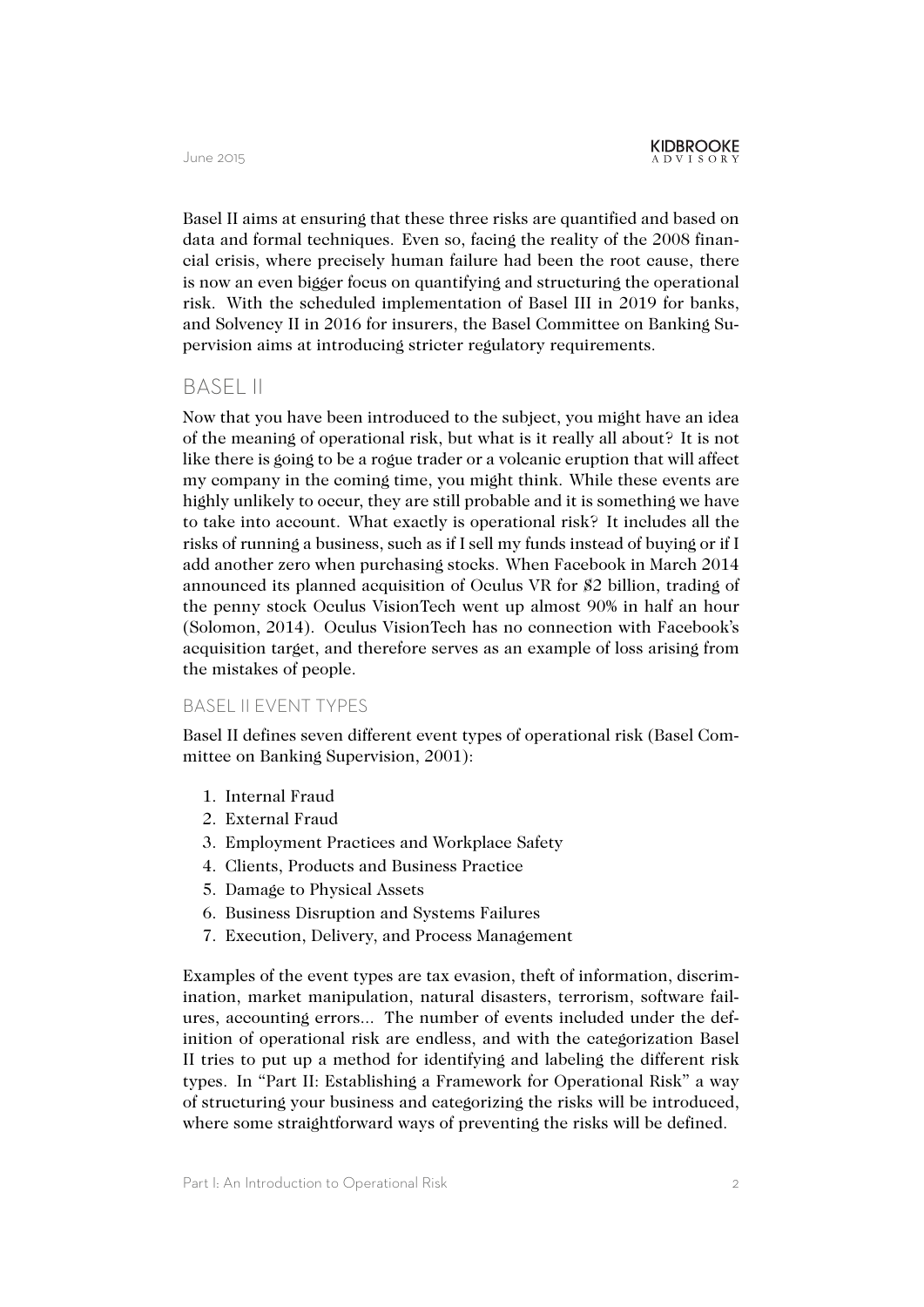# MEASUREMENT APPROACHES

The capital assessment of operational risk is a necessity, and Basel II has given three methods of capital requirement calculation for operational risk (Basel Committee on Banking Supervision, 2001, 2011):

- *⋄* Basic Indicator Approach (BIA)
- *⋄* Standard Approach (SA)
- *⋄* [Advanced Measurement Approach \(AMA\)](#page-4-3)

## BASIC INDICATOR APPROACH

The Basic Indicator Approach is the most basic approach and allocates operational risk capital using a fixed coefficient *α*. The coefficient, *α*, is calculated from the average gross income for the preceding three years. Years in which the gross income is negative are excluded from the calculations. As of today, the coefficient  $\alpha$  is about 15% of annual gross income.

## STANDARD APPROACH

The Standard Approach differs from the Basic Indicator Approach in that it divides the activities of a firm into business units and business lines. Each business unit is given its own coefficient, which is calculated in the same way as for the BIA. For banks the business units can be seen in Table 1, with the given coefficients *β* (Basel Committee on Banking Supervision, 2001):

| <b>Business</b> Line          | Beta Coefficient, $\beta$ |
|-------------------------------|---------------------------|
| Corporate Finance             | 18%                       |
| Trading and Sales             | 18%                       |
| Retail Banking                | 12%                       |
| Commercial Banking            | 15%                       |
| <b>Payment and Settlement</b> | 18%                       |
| <b>Agency Services</b>        | 15%                       |
| Asset Management              | 12%                       |
| Retail Brokerage              | 12%                       |

Table 1: Example of the division of a company and its beta coefficients.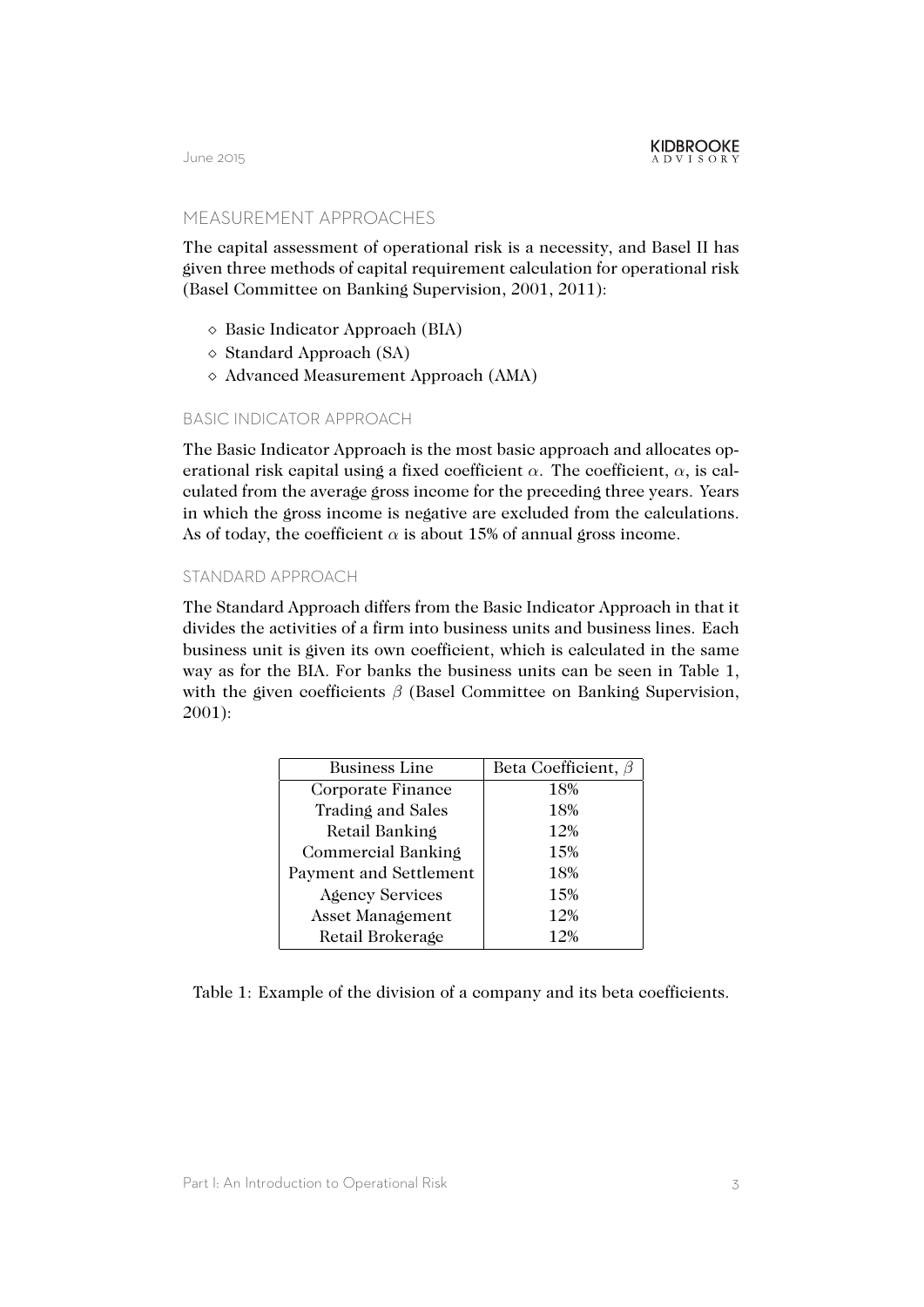#### ADVANCED MEASUREMENT APPROACH

The measurement approaches increase in sophistication, with AMA being the most advanced of the three described in this article. Under the AMA financial institutions are provided with the option to develop their own theoretical model for calculating the capital requirements. Financial institutions can only use the AMA subject to approval from local regulators, and in implementing the approach, have to be able to convince a supervisor that the method is conceptually sound and that it captures severe tail losses. The verification and validation of the AMA is there to ensure the institution's operational risk framework is functioning, the quality of data, and that is remains appropriate for the financial institution's risk profile. While no particular modeling technique is specified when constructing an AMA, one common approach for financial institutions is the Loss Distribution Approach (Basel Committee on Banking Supervision, 2011).

#### DISCUSSION

What model a [company decides to go with is up to them. Th](#page-4-5)e BIA and SA are easy to implement and are universally applicable across banks and insurers. However, due to their simplicity, they might not be able to fully capture the risk profile of a company and can yield excessive capital requirements. The SA is able to reflect the different risk profiles across a company in a better way than the BIA because it divides the company into standardized units - but is this enough?

You might wonder, why are some companies still using the BIA and SA? It can be because they lack credible data, or that they have yet not implemented Solvency II or Basel II fully. Having to continuously comply with the soundness standard and meeting supervisory requirements can prove to be a persistent and excessive problem. On the other hand, adapting an AMA can lead to capital savings and gives the chance to achieve a sophisticated risk management using cutting edge technology and techniques.

## SUMMARY

In this article we have given a brief introduction to the meaning of the term operational risk and what it means for the financial institutions of today. We have explained the subject as it is defined by Basel II, and shown the three different ways of calculating capital requirement for operational risk. In the next article, "Part II: Establishing a Framework for Operational Risk", we will look at a first step in implementing a functioning framework in a company based on M. Koller's book "Life Insurance and Risk Management Essentials" (Koller, 2011).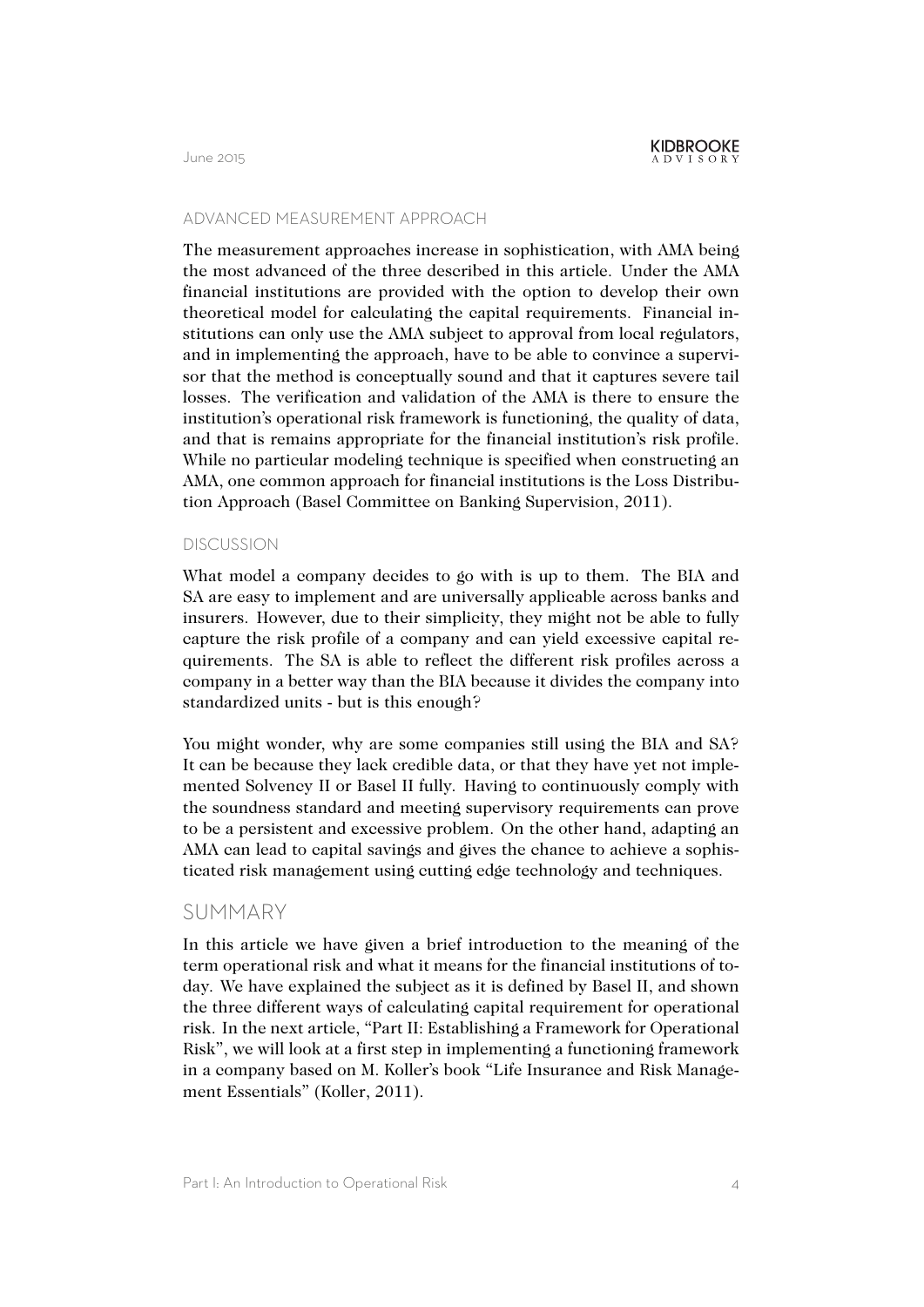# References

- Basel Committee on Banking Supervision. 2001, January. *Consultative Document Operational Risk - Supporting Document to the New Basel Capital Accord*. http://www.bis.org/publ/bcbsca07.pdf. pp. 2, 7, 23. Accessed: 2015-01-27.
- <span id="page-4-3"></span>Basel Committee on Banking Supervision. 2011, June. *Operational Risk - Supervisory G[uidelines for the Advanced Measurement](http://www.bis.org/publ/bcbsca07.pdf) Approaches*. http://www.bis.org/publ/bcbs196.pdf. pp. 8. Accessed: 2015-01-27.
- <span id="page-4-5"></span>Blunden, Tony, & Thirlwell, John. 2013. *Mastering Operational Risk: A practical guide to understanding operational risk and how to manage it*[. 2nd edn. Pearson Education. pp. 6.](http://www.bis.org/publ/bcbs196.pdf)
- <span id="page-4-2"></span>Koller, Michael. 2011. *Life Insurance Risk Management Essentials*. Springer-Verlag Berlin Heidelberg. pp. 146-168.
- <span id="page-4-6"></span>Leeson, Nick. 2011. *Nick Leeson - Full Biography*. http://www. nickleeson.com/biography/full\_biography.html. pp. 2. Accessed: 2015-01-27.
- <span id="page-4-0"></span>Lilja Bye, Bente. 2011, May 27. *Volcanic Eruptions: [Science And](http://www.nickleeson.com/biography/full_biography.html) Risk Management*. [http://www.science20.com/pla](http://www.nickleeson.com/biography/full_biography.html)netbye/volcanic\_ eruptions\_science\_and\_risk\_management-79456. Accessed: 2015-01- 27.
- <span id="page-4-4"></span><span id="page-4-1"></span>Solomon, Jesse. 2014, Mars 26. *[Whoops! Stocks with Ocu](http://www.science20.com/planetbye/volcanic_eruptions_science_and_risk_management-79456)lus name spike*. [http://buzz.money.cn](http://www.science20.com/planetbye/volcanic_eruptions_science_and_risk_management-79456)n.com/2014/03/26/ whoops-shares-named-oculus-spike/. Accessed: 2015-01-27.